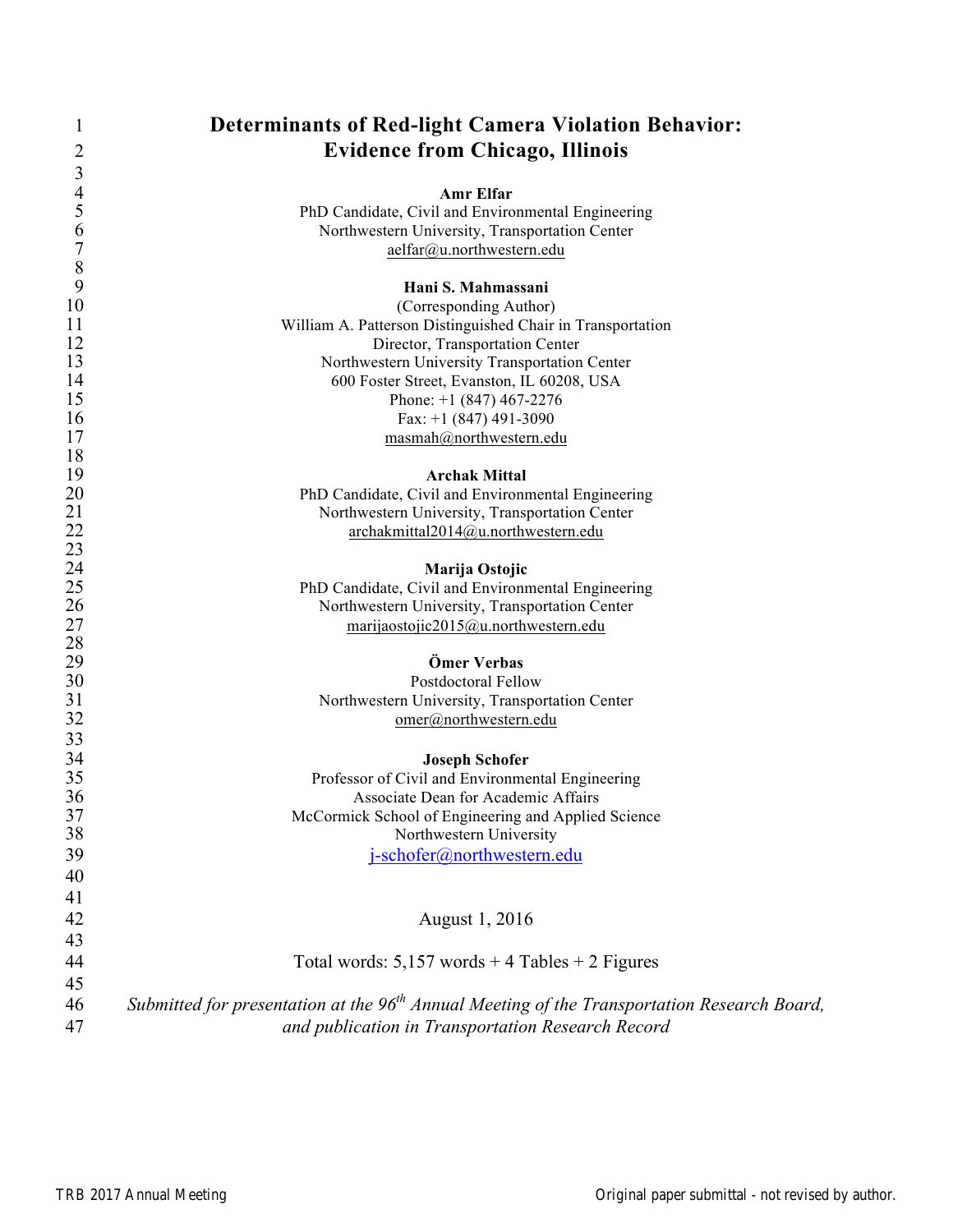# **Determinants of Red-light Camera Violation Behavior: Evidence from Chicago, Illinois**

#### **ABSTRACT**

 Red Light Camera (RLC) enforcement is designed to increase road safety by reducing traffic violations and crashes at road intersections. To understand the effect of traffic features, intersection factors, and signal configuration on the frequency of RLC violations, this study uses regression models to analyze violations at 152 RLCs in the city of Chicago, Illinois over a 6-year period between 2010 and 2015. The main contribution of this study is introducing panel-data analysis to better understand RLC violation behavior over time using two types of correlations in the panels (i.e. serial and spatial) that were tested to be significant in the RLC violations data. Results showed that among the factors that have a positive effect (increase) on the frequency of RLC violations are traffic volume, number of lanes, and speed limit of the approaching traffic (in direction of movement), in addition to signal cycle and an all-red phase duration of 2 seconds compared to 1. On the other hand, among the factors that have a negative effect (decrease) on the frequency of RLC violations are left-turn bays and right-on-red prohibition, in addition to a yellow-phase duration of 4 seconds compared to 3. Results also show a monthly trend in the frequency of violations where frequency is highest in Summer and lowest in Winter, and an annual learning curve where violations decrease continuously from 2010 to 2015. This paper helps decision makers and researchers in understanding the effect of different elements on violation behavior in the presence of red-light cameras.

**Keywords:** Red-light cameras, violations, behavior, panel data, Chicago.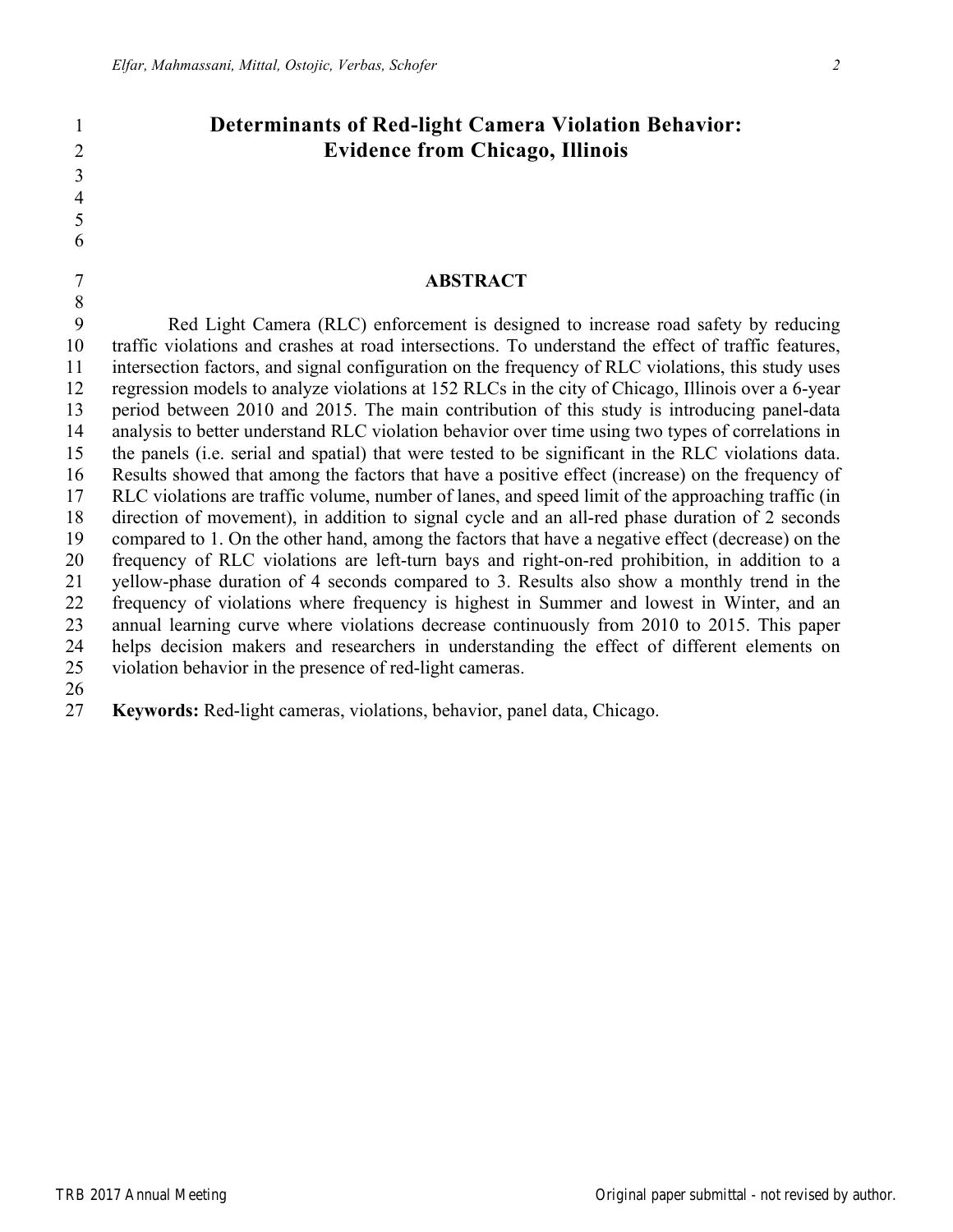#### **INTRODUCTION**

 Red Light Camera (RLC) Enforcement is designed to increase vehicular safety by reducing crashes at intersections, specifically angle crashes because of their severity. In their analysis of RLC programs in the US, McFadden and McGee found that automated enforcement using RLC can result in a 20 to 60 percent reduction in traffic violations (*1*). However, RLC deployment has been the focus of considerable controversy and negative public opinion.

 RLC-related studies focusing on the safety aspect are numerous in the literature, mostly in the form of "before-after" analyses where the researchers analyze the effect of RLC deployment on the number of intersection-related crashes. [See works by Lord (*2*), Walden (*3*), Washington and Shin (*4*), Hu et al.(*5*), and Retting et al. (*6*).] However, much less focus has been given by researchers towards the impact of RLCs on violation behavior.

 This paper aims to contribute to the body of work on violation behavior at intersections subject to red-light camera enforcement by analyzing the different effects of traffic features, intersection factors, and signal configuration on frequencies of RLC violations at 152 camera- equipped intersections in the city of Chicago. As RLC violations were recorded over a 6-year period, panel data analysis was used to model violation frequency. Two types of correlations were assumed and tested in the models: serial (temporal) and spatial correlation. Serial correlation was considered assuming that some of the unobserved variables that affect violation behavior are correlated over time. On the other hand, spatial correlation was considered assuming that some unobserved factors affecting violation behavior could be correlated for RLCs in the same area or neighborhood.

 The remaining of the paper is organized as follows. The next section provides a brief review of the different approaches used to model RLC violations in literature, followed by a description of the analyzed data set and the variables used in the regression models. Following that, the methodology is introduced for the regression models used in the analysis. Afterwards, the estimated models were discussed. Finally, the last section concludes the paper.

## **BACKGROUND REVIEW**

 Attempting to understand the reasons for RLC violations has proven to be challenging since it involves a combination of various behavioral, demographic and intersection characteristics. In general, RLC violations and crashes are negatively associated with amber light duration and width of the intersection, while positively associated with approaching flow rates and speeds (*7*). In some instances, all-red (clearance) intervals and amber phase extensions are supplementary to RLC enforcement in reducing red light violations. This practice has shown promising results according to a number of studies(*8*), (*9*), (*10*). Bonneson and Zimmerman (*10*) found that an additional 0.5 to 1.5 seconds of the amber indication interval (as long as the total time did not exceed 5.5 seconds) decreased RLC violations by up to 50%. Different models have been introduced in the literature to predict the frequency of RLC violations.

 Bonneson et al. (*11*) developed a prediction model of RLC violations based on the probability distribution relative to the driver's stop or go decision which combined "exposure and contributory" factors. The model accounted for the differences among drivers due to these factors. The exposure variables were approach flow rate, number of signal cycles, and phase termination by max-out, while the contributory ones were probability of stopping and amber interval duration. The assumption was that each driver decides to go (or stop) independently of other drivers.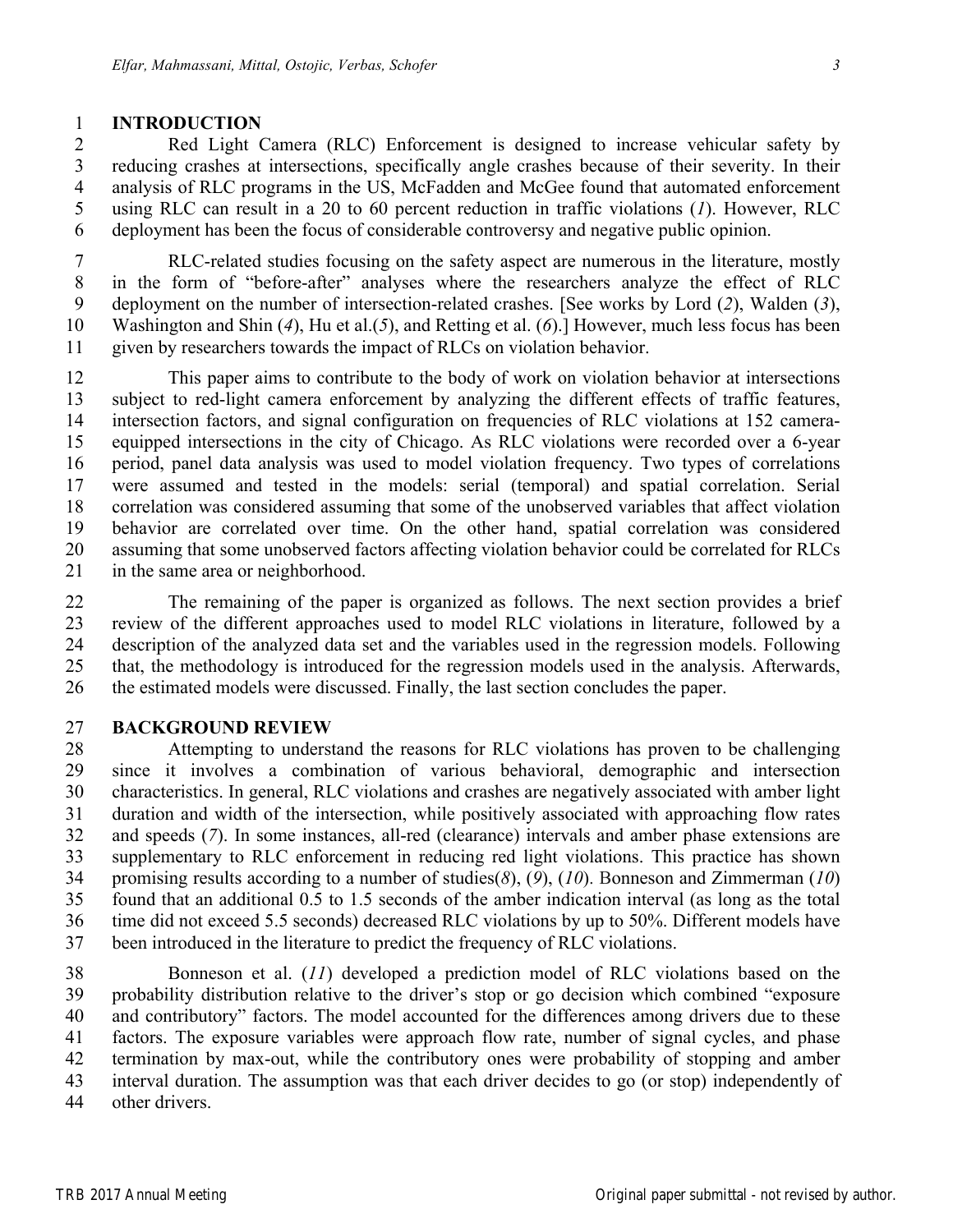Hill and Lindly (*12*) tested various statistical models (linear, curvilinear, and multiple linear) to predict RLC violation frequency. Average daily traffic (ADT), number of approach lanes and speed limit were identified as the most relevant explanatory variables. However, the signal control and timing element was excluded from the analysis. Lum and Wong (*13*) applied a generalized linear model relating three independent categorical—variables, approach, lane, and time of day—to the after-red times (time-into-red), which acted as the dependent variable for the before-and-after study. Around a 40% decrease in the number of violations was observed for camera approaches; non-camera ones experienced an increase. The aggregated net reduction for all approaches was around 7%. The presence or absence of RLC significantly influenced the violation onset times (i.e. time into red) and lower mean times into red were observed for camera approaches.

 Bonneson and Zimmerman (*14*), building on their previous research, examined the relationship between violation frequency and amber interval duration, indicating a trend toward more violations with shorter amber times. The authors observed the number of violations decreased with an increase in cycle length, amber indication duration, volume-to-capacity (V/C) ratio, intersection width, speed etc. Most interestingly, the authors found the lowest number of violations were associated with V/C ratios in the range of 0.6 to 0.7, regardless of any other significant factor value.

 Yang and Wassim (*15*) built a logistic regression model in order to understand the relation between red light violations and various driver, intersection, and environmental factors. They reported that approximately 56 % of the violators traveled at or below the posted speed limit. Additionally, violations occurred 94 % of the time within 2 seconds after the onset of the red light. The authors' findings confirmed older drivers were more likely to run a red light than younger drivers when the elapsed time since the onset of red light was more than 2 seconds.

 The most recent approach in RLC violation prediction studies involves using observational data supplemented with driving simulator data. Jahangiri et al. (*16*) adopted a random forest (RF) machine-learning technique to develop RLC violation prediction models. The majority of the previous research efforts, however, recognized the limitations of the models suggested. This was predominately related to the types of models and variables used and "local" prediction model calibration issues (that is, models not robust enough to be transferable to other areas and/or geometry configurations).

# **DATA**

 The Chicago Department of Transportation provided the data for this study. Information related to 152 RLCs at 85 four-legged intersections were retrieved. Locations of the RLC intersections are shown in FIGURE 1. Time period covered range between 2010 and 2015. In this date range, all of the violations were provided with date-time stamp for all the cameras, except for maintenance and black-out periods where violations were not detected. The dataset included: date-time, speed of the vehicle while violating, associated vehicular lane and posted speed limit. Information related to signal timing contains the all red duration, yellow time, cycle length, total number of lanes on the approach.

 Necessary additional information was readily available through online resources. Google Maps was used to manually obtain intersection geometry and configuration related information. These included intersection traverse distance, type of median, presence of dedicated left turn arrow, right turn on red prohibition sign, left and right turn bays. Annual Average Daily Traffic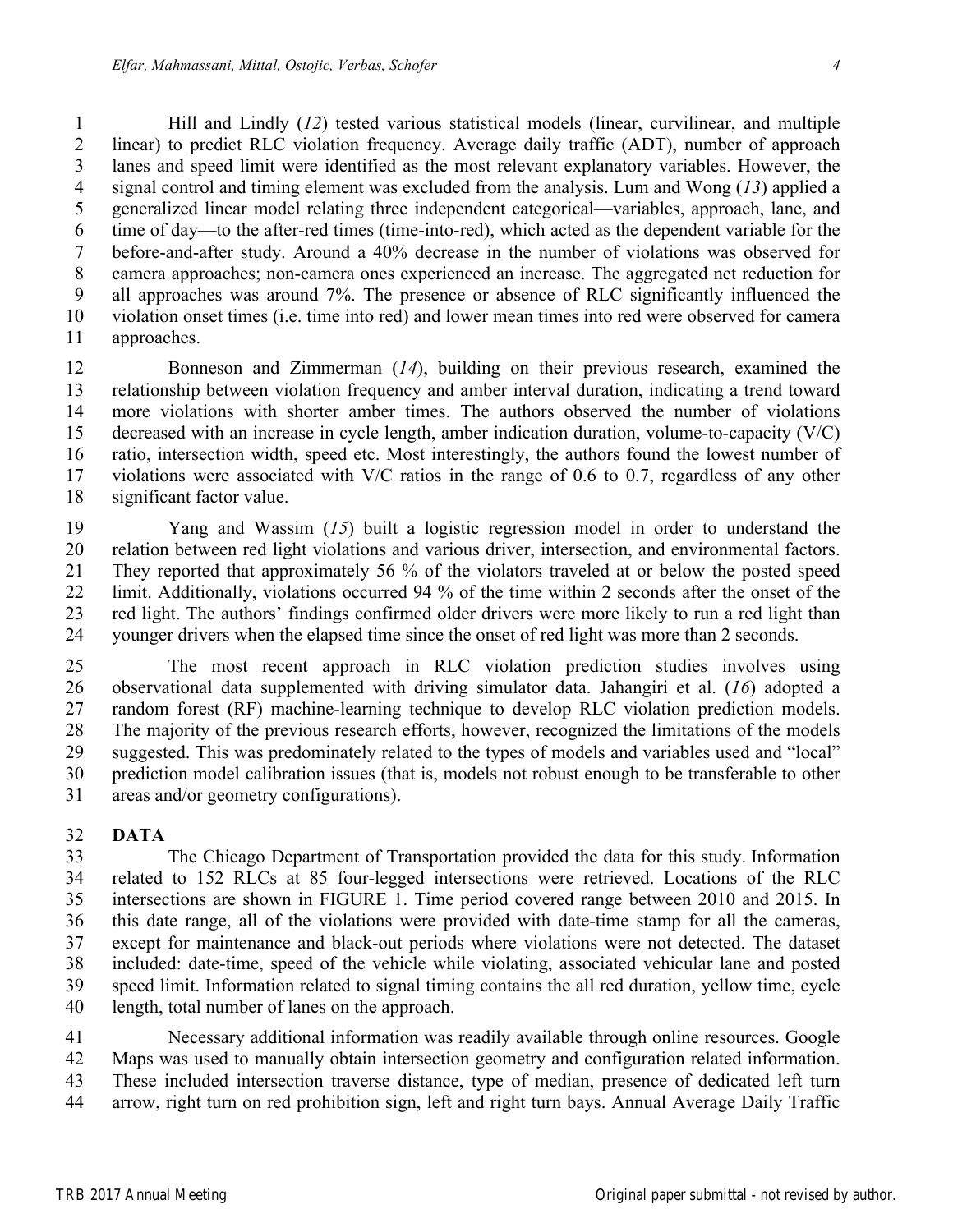- (AADT) was obtained from an online data portal provided by the city of Chicago; however, we
- corrected AADT for monthly traffic patterns as published by the Illinois Department of Transportation for the different years.



#### $rac{4}{5}$ **FIGURE 1 LOCATIONS OF RLC INTERSECTIONS IN CHICAGO, IL**

#### **Variables in Regression Models**

 In the regression model, the dependent variable was defined as the number of RLC violations per 8 month, where  $N = 152$  cameras (panels) and  $T = 72$  time periods (months). To test for different RLC violation behaviors, four classes of violation were defined: All violations, Right-On-Red (ROR), High speed, and One-sec-into-red. All violations include all observed RLC violations for on an approach by a specific camera. ROR violations includes cases where a vehicle turned right when "NO TURN ON RED" sign is present while signal is red. High-speed violation includes cases where a vehicle run an RLC with speed that is more than 10 percent above speed limit. One-sec-into-red includes cases where a vehicle run an RLC within 1 sec after the signal had turned red.

 Table 1 presents a summary of the variables included in the regression model. Three directions of movement were defined for the variables relative to the movement of a vehicle approaching an RLC: self, crossing and opposite. Self indicates that the variable, for example speed limit, describes the approach on which the vehicle is moving towards an intersection. Crossing describes the approach that is crossing (perpendicular to) the self-approach on an intersection. Oppsite describes the approach that is opposite of the self-approach.

#### **Missing Data**

 The data set includes 10,944 observations (152 x 72), for 152 red-light cameras (panels) over 72 months. Due to maintenance and short black-out periods of some cameras, violations were not detected for specific time periods. As model specifications of spatial and serial correlations require a balanced panel data set where the same number of time periods is available for all panels, a multiple imputations algorithm was implemented to fill in missing observations of RLC violations based on the trends of the known observations. Although missing observations account for only 3.4% percent of the total observations in the data set, using a multiple imputations should reduce the bias that might result from missing observations or using a simple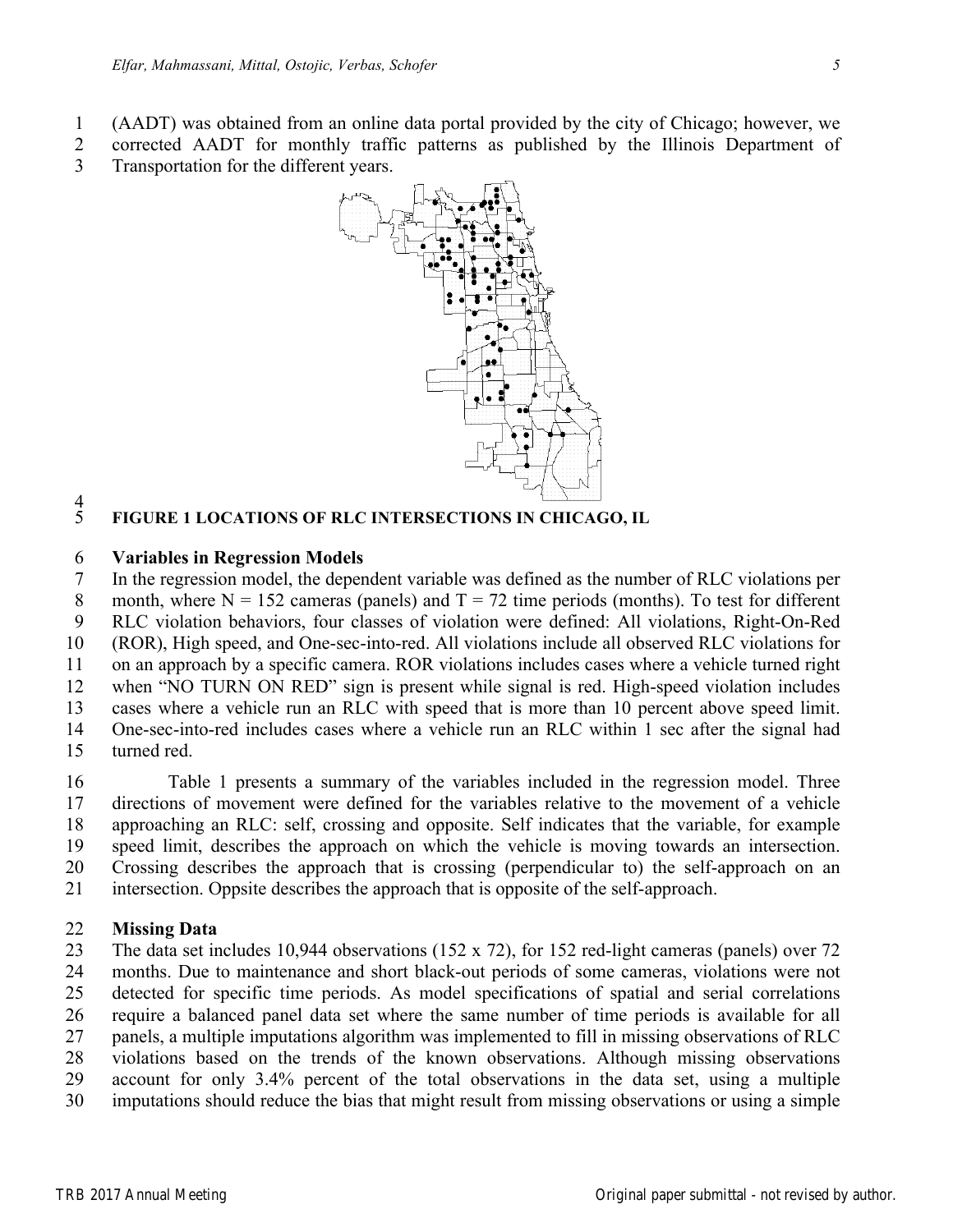average to fill them (*17*). One concern was that the imputed values were of the dependent 2 variable rather than explanatory variables of which no data was missing. However, as Young, 3 Johnson, and Graham (18) (19) explain, an imputation model does not capture causal Johnson, and Graham (*18*) (*19*) explain, an imputation model does not capture causal relationships in the data. Rather a tool to "preserve important features of observed information in imputed values" (*18*).

| Variable                        | <b>Description</b>                                                                                                          | Mean   | S.D    |
|---------------------------------|-----------------------------------------------------------------------------------------------------------------------------|--------|--------|
| <b>Dependent Variable</b>       |                                                                                                                             |        |        |
| All vio.                        | Continuous: All RLC violations per month time period                                                                        | 129.66 | 118.28 |
| <b>ROR</b>                      | Continuous: ROR violations per month time period                                                                            | 16.17  | 40.89  |
| High-speed Violations           | Continuous: High-speed violations per month time<br>period                                                                  | 27.18  | 48.56  |
| 1-into-red violations           | Continuous: One-sec-into-red violations per month time<br>period                                                            | 63.19  | 67.04  |
| <b>Explanatory Variables</b>    |                                                                                                                             |        |        |
| AADT/lane - self                | Continuous: Average Annual Daily Traffic per lane,<br>corrected for monthly traffic patterns in the (self)<br>direction     | 6.37   | 2.13   |
| AADT/lane - crossing            | Continuous: Average Annual Daily Traffic per lane,<br>corrected for monthly traffic patterns in the (crossing)<br>direction | 6.16   | 2.27   |
| N. lanes - self                 | Continuous: Number of lanes in (self) direction                                                                             | 3.25   | 1.01   |
| N. lanes - crossing             | Continuous: Number of lanes in (crossing) direction                                                                         | 3.12   | 1.04   |
| Speed limit - self              | Continuous: Speed limit in (self) direction                                                                                 | 30.53  | 2.64   |
| Speed limit - crossing          | Continuous: Speed limit in (crossing) direction                                                                             | 30.46  | 2.83   |
| Traverse Distance - self        | Continuous: Intersection traverse distance in (self)<br>direction                                                           | 99.00  | 19.95  |
| Traverse Distance -<br>crossing | Continuous: Intersection traverse distance in (crossing)<br>direction                                                       | 101.63 | 19.54  |
| Left-turn bay $-$ self          | Binary: Indicator of existing left-turn bay in (self)<br>direction                                                          | 0.90   | 0.30   |
| Left-turn blocked               | Binary: Indicator of prohibited left turn movement in<br>(self) direction                                                   | 0.02   | 0.14   |
| Left-turn $arrow -$ oppst.      | Binary: Indicator of existing left turn arrow for opposite<br>approach                                                      | 0.57   | 0.50   |
| ROR prohibition - self          | Binary: Indicator of existing "NO TURN ON RED" sign                                                                         | 0.48   | 0.50   |
| Right-turn bay - self           | Binary: Indicator of existing right-turn bay in (self)<br>direction                                                         | 0.08   | 0.27   |
| Median - self                   | Binary: Indicator of existing median (physical or yellow<br>line)                                                           | 0.22   | 0.41   |
| Cycle length                    | Continuous: Length of signal cycle in seconds                                                                               | 86.67  | 16.83  |
| Yellow phase                    | Factor: Length of yellow phase in seconds (3 or 4 sec)                                                                      | 3.05   | 0.21   |
| All-red phase                   | Factor: Duration of all-red phase in seconds (1 or 2 sec)                                                                   | 1.65   | 0.48   |
| Month                           | Factor: Indicator of the month for the time period $(1 - 12)$                                                               |        |        |
| Year                            | Factor Indicator of the year for the time period $(2010 -$<br>2015)                                                         |        |        |

6 **TABLE 1 Description of Variables in Regression Models**

7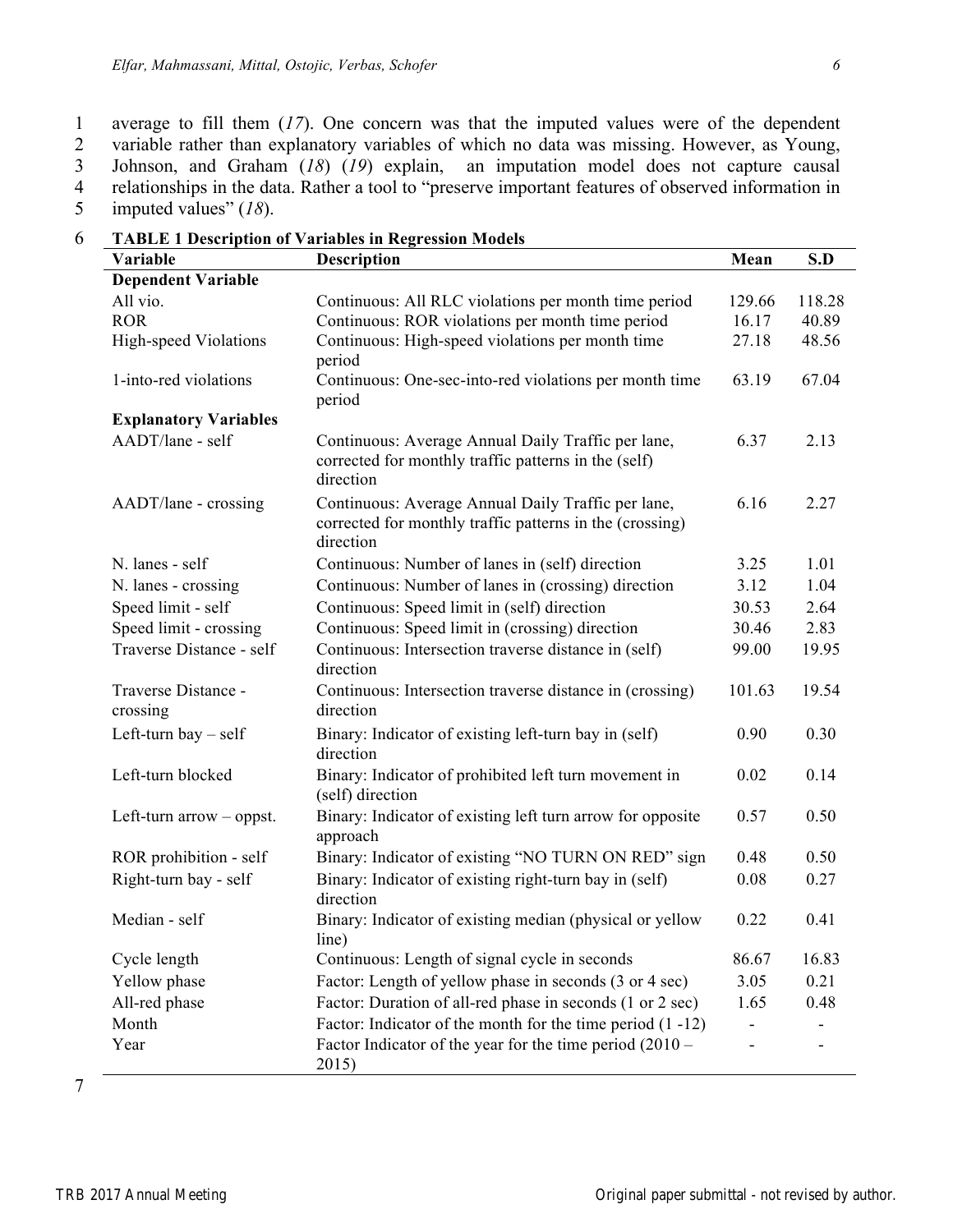The implemented algorithm, AMELIA (a package in R system), performs multiple imputations for each missing cell in the data set based on observed data to create a complete data set. The multiple imputations capture the uncertainty in the missing data. AMELIA has two main assumptions behind its algorithm: 1) complete data are multivariate normal, 2) data are missing at random (MAR). MAR means that the "pattern of missingness depends on the observed data"(*17*). Thirty imputations were performed for each missing cell, and the average of those 30 imputations was used to fill the missing data. The creators of the algorithm suggest that 5 imputations are enough for most data sets, however, 30 imputations were used to reduce uncertainty. More information on the imputation algorithm can be found in (*17*).

#### **METHODOLOGY**

 To model frequency of RLC violations in Chicago IL, two types of regression models were used: serially correlated (time-dependent) panels, and spatially correlated panels. Panel data analysis (often referred to as longitudinal or cross-sectional time series data) was chosen since RLC violations were observed over a significant period of time (6 years). This section explains the specification of the models used in our analysis.

#### **Serially Correlated Panels**

 The assumption behind serial correlation is that some unobserved factors that affect violation behavior are correlated over time. To capture that, a first-order serial autocorrelation parameter was specified in the error term of a pooled linear regression model (*20*). Individual (fixed) effects model was disregarded since all RLCs are located in Chicago, IL and are setup at comparable signalized intersections. The model specification is as follows:

$$
y_{i,t} = x_{i,t}\beta + v_{i,t} \tag{1}
$$

24 
$$
v_{i,t} = \rho_i v_{t-1} + e_{i,t}
$$
 (2)

26 where  $i = 1,...,N$  cameras,  $t = 1,...,T$  time-periods,  $y_{i,t}$  is the frequency of RLC violations for 27 camera *i* and time-period *t,*  $x_{i,t}$  is a vector of explanatory variables (AADT, road geometry, and 28 signal timing variables) with coefficients  $\beta$ , v is a vector of first-order serially autoregressive 29 errors (AR1) with  $\rho_i$  as the serially autoregressive parameter for camera *i*.

## **Spatially Correlated Panels**

 Since RLC violations were recorded for cameras in different areas of Chicago, one can assume that some unobserved factors that affect frequency of violations are correlated for cameras that are in the same neighborhood or area. One way to capture the spatial interaction is introducing a spatially structured autocorrelation parameter to the error term in an ordinary panel regression (*21*). As cameras are all in Chicago with very similar characteristic, panel specific effect were ignored. The model general formula is as follows:

$$
y = X\beta + \varepsilon \tag{3}
$$

$$
\varepsilon = \rho(I_T \otimes W_N)\varepsilon + e \tag{4}
$$

where 
$$
y
$$
 is an  $NT \times I$  vector of observations on the dependent variable (RLC violation per month),  $X$  is a  $NT \times k$  matrix of observations exogenous explanatory variables (traffic features,

43 intersection factors, and signal configuration),  $I_T$  is an identity matrix of dimension *T*,  $W_N$  is the

*N×N* spatial weights matrix. ε is a vector of spatially autoregressive errors that follow a spatial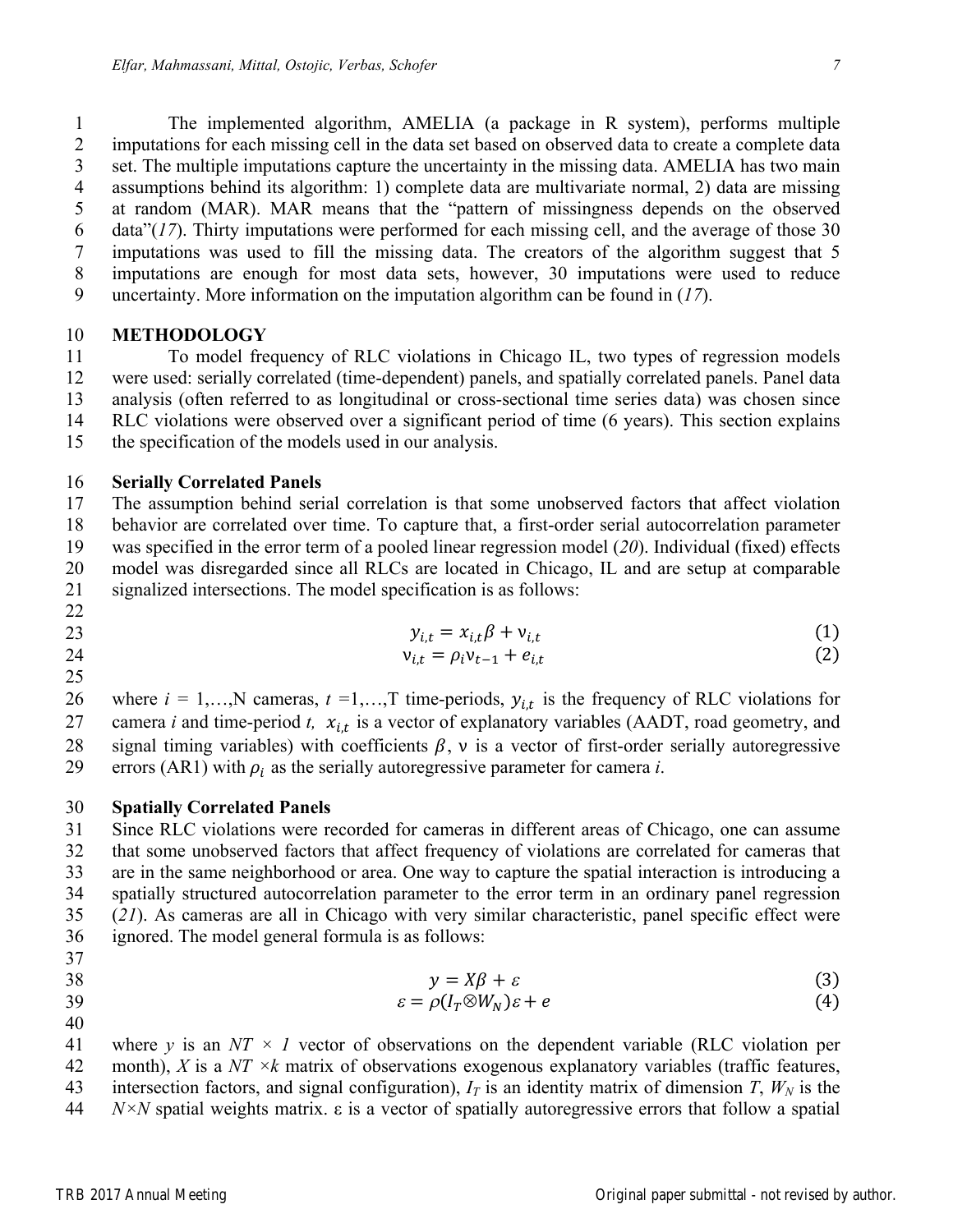1 autoregressive process of the form described in formula (4) with  $\rho$  as the spatial autoregressive 2 parameter,  $W_N$  the spatial weights matrix and  $e \sim IID(0, \sigma_e^2)$ , and  $\otimes$  is the Kronecker product,

an operation on two matrices of arbitrary sizes.

 The spatial weight matrix was created using Euclidian distances between cameras. The inverse of square root distance was used to create spatial correlation between cameras, normalized by the total inverse distances to have correlation be between 0 and 1. The assumed structure indicates that spatial correlation decreases as distance increases. Different weight structures were tested, however, the inverse squared root distance resulted in significant spatially autocorrelated parameter.

## **MODEL ESTIMATES AND RESULTS**

#### **Linear Regression with Serial Correlation**

Generalized Least Squares (GLS), built in the statistical software STATA, was used to estimate

the total RLC violations models. GLS performs better at estimating effects in time-series data

when heteroscedasticity and serial correlation are significant (*20*).

*Testing for heteroscedasticity and serial correlation*

 The log-likelihood ratio (LR) test was used to test for significance of heteroscedasticity. To do so, two models were estimated: one assuming heteroscedastic panels and another assuming homoscedastic panels. To estimate log-likelihoods of the models, the iterated GLS option was used in STATA where maximum-likelihood estimates are produced. The LR chi-squared value for the test was 10845.33 with p-value equal 0.00 for 151 degrees of freedom at the 0.05% significance level, indicating significant heteroscedasticity in the data.

 For testing serial correlation, Wooldridge's test of autocorrelation in panel data was used (*22*). Wooldridge uses the F statistic to test the null hypothesis that no first-order autocorrelation exists in the data. The F statistic value for the total violations model was 484.24 with p-value equal 0.00 for (1,151) degrees of freedom at 0.05% significance level, indicating significant serial correlation.

## *Model Estimates*

 Table 2 shows the estimated model for total violations, with significant variables retained at the 0.05% level. The Wald chi-squared statistic is 1993.39 with 0.00 probability being larger than critical chi-squared for 32 degrees of freedom, indicating an overall significant model. Self, crossing, and oppst in the variable names indicate the direction of car/traffic movement at an intersection as explained in section 3.

 The model shows that variables which have a positive effect (increase) on the frequency of RLC violations are AADT/lane self, N. lanes self, speed limit, traverse distance-crossing, blocked left turn, cycle length, and all-red phase of 2 sec compared to 1 sec. On the other hand, variables which have a negative effect (decrease) on the frequency of RLC violations include AADT/lane - crossing, N. lanes - crossing, traverse distance – self, left-turn bay left-turn arrow – oppst, ROR-prohibition, median, and a yellow phase of 4 seconds compared to 3. Furthermore, the model shows a monthly trend in the frequency of violations where frequency is highest in Summer and lowest in Winter, and an annual learning curve where violations decrease continuously from 2010 to 2015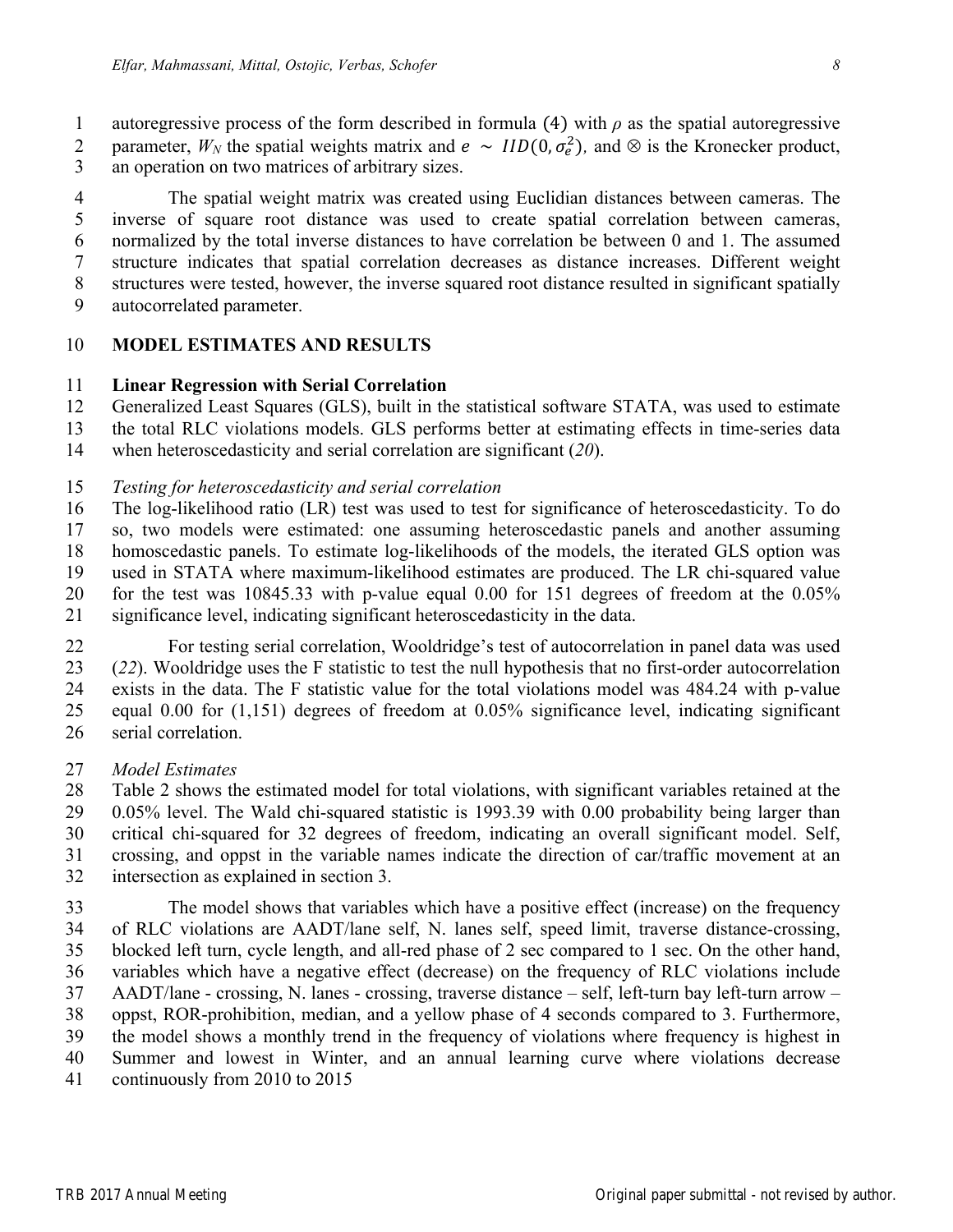| TABLE 2 MODEL ESTIMATE FOR ALL VIOLATIONS ASSUMING SERIAL CORRELATION |                  |                   |              |             |                      |          |
|-----------------------------------------------------------------------|------------------|-------------------|--------------|-------------|----------------------|----------|
| Variable                                                              | Coefficient      | <b>Std. Error</b> | $\mathbf{z}$ | P >  z      | [95% Conf. Interval] |          |
| AADT/lane - self                                                      | 1.72             | 0.64              | 2.68         | 0.01        | 0.46                 | 2.97     |
| AADT/lane - crossing                                                  | $-1.71$          | 0.67              | $-2.57$      | 0.01        | $-3.02$              | $-0.41$  |
| N. lanes - self                                                       | 26.13            | 2.13              | 12.24        | 0.00        | 21.94                | 30.31    |
| N. lanes - crossing                                                   | $-6.25$          | 2.30              | $-2.71$      | 0.01        | $-10.76$             | $-1.73$  |
| Speed limit - self                                                    | 4.04             | 0.58              | 7.03         | 0.00        | 2.91                 | 5.17     |
| Speed limit - crossing                                                | 2.85             | 0.62              | 4.63         | $0.00\,$    | 1.64                 | 4.06     |
| Traverse Distance - self                                              | $-0.63$          | 0.13              | $-5.00$      | 0.00        | $-0.87$              | $-0.38$  |
| Traverse Distance - crossing                                          | 0.95             | 0.13              | 7.24         | 0.00        | 0.69                 | 1.21     |
| Left-turn bay - self                                                  | $-24.06$         | 5.88              | $-4.09$      | 0.00        | $-35.58$             | $-12.53$ |
| Left-turn blocked - self                                              | 61.37            | 12.29             | 4.99         | 0.00        | 37.28                | 85.46    |
| Left-turn $arrow -$ oppst.                                            | $-30.94$         | 3.94              | $-7.86$      | 0.00        | $-38.65$             | $-23.22$ |
| ROR prohibition - self                                                | $-24.51$         | 3.20              | $-7.66$      | 0.00        | $-30.78$             | $-18.24$ |
| Median - self                                                         | $-15.91$         | 5.47              | $-2.91$      | 0.00        | $-26.63$             | $-5.20$  |
| Cycle length                                                          | 1.26             | 0.16              | 8.01         | 0.00        | 0.95                 | 1.57     |
| Yellow phase $=4$                                                     | $\boldsymbol{0}$ |                   |              | (Reference) |                      |          |
| Yellow phase $=4$                                                     | $-108.80$        | 7.83              | $-13.89$     | 0.00        | $-124.15$            | $-93.45$ |
| All-red phase $=1$                                                    | $\boldsymbol{0}$ |                   |              | (Reference) |                      |          |
| All-red phase $=2$                                                    | 10.11            | 3.97              | 2.54         | 0.01        | 2.32                 | 17.90    |
| Month                                                                 |                  |                   |              |             |                      |          |
| $\mathbf{1}$                                                          | $\mathbf{0}$     |                   |              | (Reference) |                      |          |
| $\overline{c}$                                                        | $-0.91$          | 0.86              | $-1.07$      | 0.29        | $-2.59$              | 0.76     |
| $\overline{\mathbf{3}}$                                               | 11.44            | 1.30              | 8.82         | 0.00        | 8.90                 | 13.99    |
| $\overline{4}$                                                        | 13.61            | 1.51              | 9.01         | 0.00        | 10.65                | 16.57    |
| 5                                                                     | 26.42            | 1.58              | 16.76        | 0.00        | 23.33                | 29.51    |
| $\sqrt{6}$                                                            | 27.98            | 1.66              | 16.82        | 0.00        | 24.72                | 31.24    |
| $\overline{7}$                                                        | 29.93            | 1.72              | 17.40        | 0.00        | 26.56                | 33.30    |
| 8                                                                     | 26.20            | 1.63              | 16.06        | $0.00\,$    | 23.00                | 29.40    |
| 9                                                                     | 18.41            | 1.53              | 12.04        | 0.00        | 15.41                | 21.41    |
| $10\,$                                                                | 12.79            | 1.50              | 8.52         | $0.00\,$    | 9.85                 | 15.73    |
| 11                                                                    | 4.51             | 1.39              | 3.25         | 0.00        | 1.79                 | 7.23     |
| 12                                                                    | 1.03             | 1.08              | 0.95         | 0.34        | $-1.08$              | 3.14     |
| Year                                                                  |                  |                   |              |             |                      |          |
| 2010                                                                  | $\boldsymbol{0}$ |                   |              | (Reference) |                      |          |
| 2011                                                                  | $-11.96$         | 1.96              | $-6.09$      | 0.00        | $-15.81$             | $-8.11$  |
| 2012                                                                  | $-22.42$         | 2.53              | $-8.87$      | 0.00        | $-27.37$             | $-17.47$ |
| 2013                                                                  | $-28.80$         | 2.84              | $-10.13$     | 0.00        | $-34.38$             | $-23.23$ |
| 2014                                                                  | $-34.25$         | 3.22              | $-10.62$     | 0.00        | $-40.57$             | $-27.93$ |
|                                                                       |                  |                   |              |             |                      |          |
| 2015                                                                  | $-34.66$         | 3.63              | $-9.55$      | 0.00        | $-41.77$             | $-27.55$ |

<sup>3</sup>

4 Starting with traffic features, AADT/lane – self and N. lanes – self can be interpreted as exposure variables whose positive coefficients (1.72 and 26.13 respectively) indicate that higher exposure variables whose positive coefficients (1.72 and 26.13 respectively) indicate that higher 6 traffic leads to higher chances of RLC violations. The negative coefficients of AADT/lane –

7 crossing and N. lanes – crossing (-1.71 and -6.25 respectively) indicate that it might be harder for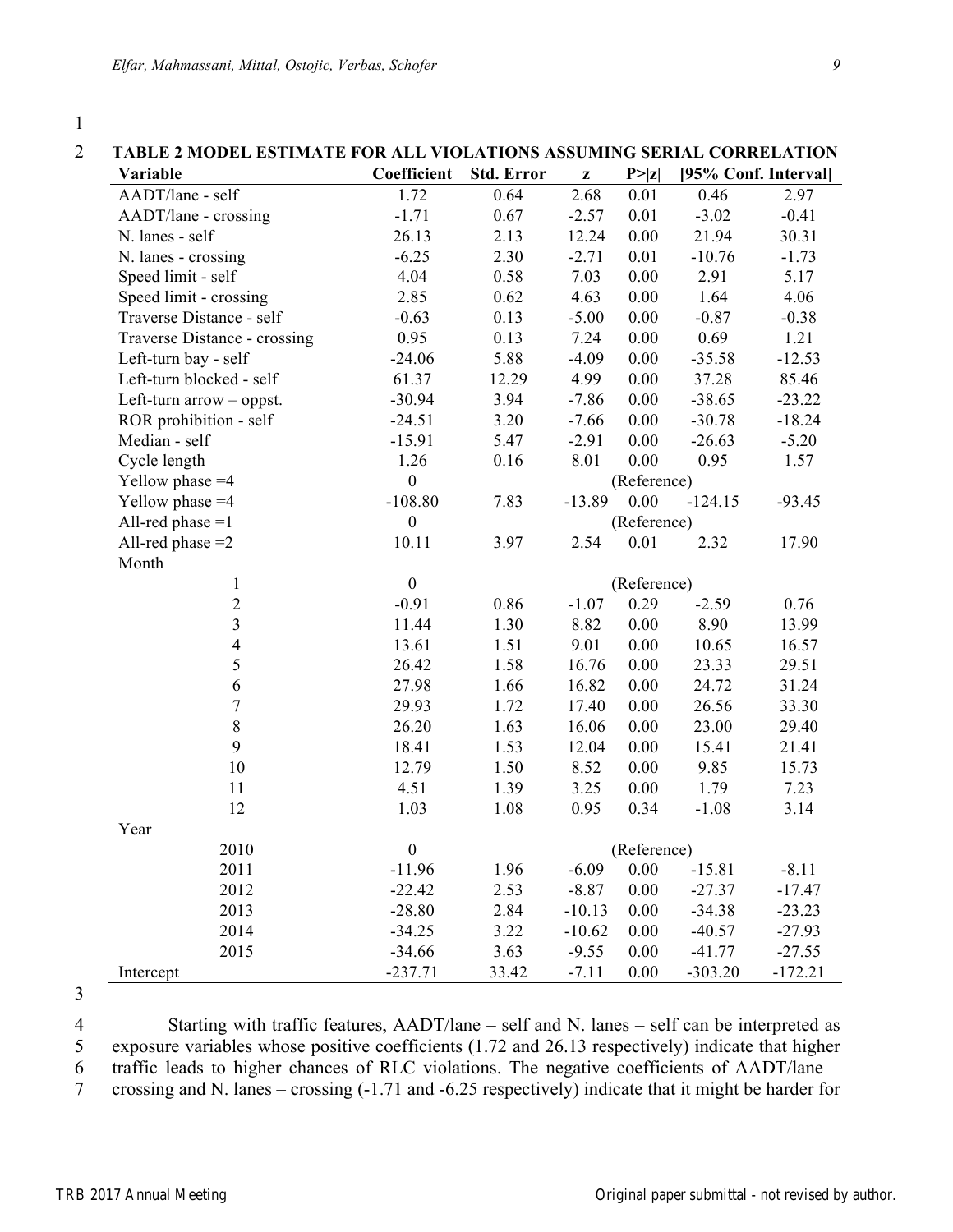drivers to violate when crossing traffic is high. The positive coefficients of Speed limit – self/crossing (4.04 and 2.85) shows that at higher speeds, drivers can be more confident to cross an intersection in time with the risk of a violation.

 As for intersection factors, the negative coefficient of Traverse distance -self (-0.63) indicates that a longer distance to traverse an intersection makes it harder for drivers to pass through an intersection in time, hence, less likely to violate. On the other hand, the positive coefficient of Traverse distance -crossing (0.95) indicates that a wider intersection would make drivers more confident to pass through it before crossing traffic starts moving increasing the chances of a violation. Left-turn bay - self has a negative coefficient (-24.06) indicating that drivers are less likely to violate RLC after impatiently waiting behind a vehicle turning left if turn bay exist. Left-turn blocked - self has a positive coefficient (-24.06) which could mean that drivers are more confident in passing through an intersection, risking a violation, without worrying about crossing traffic from one direction. Left-turn arrow – oppst has a negative coefficient (-30.94) indicating that drivers are less likely to violate, and risk a crash, when the number of left-turning vehicles are high in the opposite direction. This is under the assumption that a left-turn arrow is installed when the number of turning vehicles is high. Right-On-Red prohibition and median have negative coefficients (-24.51 and -15.91 respectively) indicating that when installed, violation frequency decreases.

 Regarding the effect of signal configuration, the positive coefficient of cycle length (1.26) shows that higher cycle length could make people impatient and more likely to violate a RLC. The negative yellow phase coefficient (-108.80) shows that increasing the phase length to 4 seconds instead of 3 reduces the number of violations. Longer yellow phase duration increases the probability of drivers passing through an intersection before signal turns red, avoiding a violation. All-red phase, while being important for safety, can be interpreted as an exposure variable whose positive coefficient (10.11) indicates that increasing all-red duration from 1 to 2 seconds increases the probability that a violation occurs.

 Predicted vs. actual values of total RLC violations are plotted in FIGURE 2 for the 72- month time periods using the serially correlated model. The plot shows that the model (black bars) picks up the annual and monthly trends in RLC violations, however, it tends to flatten out the spikes in numbers as expected of a linear regression model. It is worth noting that the annual and monthly trends of actual violation numbers are consistent and decreasing over the years.

 In addition to the total RLC violations model, separate models were estimated for three classifications (defined in section 3) of RLC violations: right-on-red, high speed, and one-sec- into-red. The separate models were estimated to test whether explanatory variables have different effects on the different classification of violations. TABLE 3 summarizes the significant coefficients at the 0.05% level for the four different models. Generally, the violation behavior is similar for the different classes of violations in terms of effect sign (increasing/decreasing) despite different magnitudes. The different coefficient magnitudes capture the different quantities of violation classes, but should not affect the direction of the effect (positive/negative). Furthermore, some variables were insignificant for specific classes while significant for others. It is worth noting that the classes of violations are not mutually exclusive nor exhaustive. For example, a high speed violation can be a 1-sec-into-red as well. Additionally, some violations were not classified into any of the 3 classification defined earlier, but are included in the all violations model.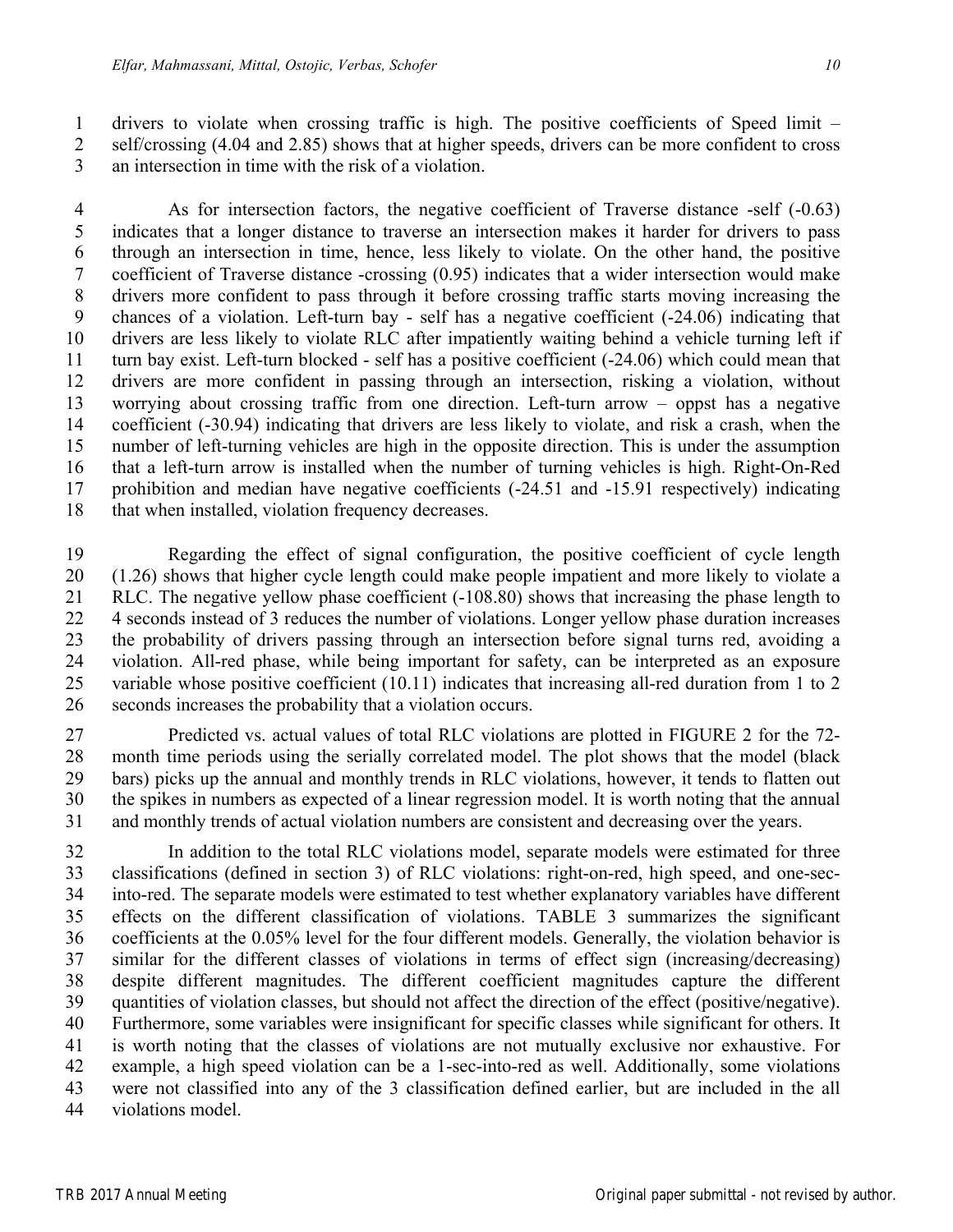| Variable                     | <b>TABLE 3 Model Estimates for RLC violation Classes using serial Correlation</b><br><b>Estimated Models</b> |                  |                   |                |  |
|------------------------------|--------------------------------------------------------------------------------------------------------------|------------------|-------------------|----------------|--|
|                              | All vio.                                                                                                     | <b>ROR</b>       | <b>High-speed</b> | 1-into-red     |  |
| AADT/lane - self             | 1.7                                                                                                          | $-1$             | 1.2               | 2.9            |  |
| AADT/lane - crossing         | $-1.7$                                                                                                       | 0.8              | $-1$              | $-1$           |  |
| N. lanes - self              | 26.1                                                                                                         | 9.8              | 7.1               | 16.2           |  |
| N. lanes - crossing          | $-6.2$                                                                                                       | 5.9              | $-4.5$            | $-6.5$         |  |
| Speed limit - self           | $\overline{4}$                                                                                               | 1.7              | $\boldsymbol{0}$  | 1.8            |  |
| Speed limit - crossing       | 2.9                                                                                                          | $\boldsymbol{0}$ | $\boldsymbol{0}$  | $\mathbf{0}$   |  |
| Traverse Distance - self     | $-0.6$                                                                                                       | $\boldsymbol{0}$ | $-0.1$            | $-0.3$         |  |
| Traverse Distance - crossing | $\mathbf{1}$                                                                                                 | $\overline{0}$   | 0.4               | 0.6            |  |
| Left-turn bay $-$ self       | $-24.1$                                                                                                      | $\theta$         | $\boldsymbol{0}$  | $\overline{0}$ |  |
| Left-turn blocked - self     | 61.4                                                                                                         | $\theta$         | $\mathbf{0}$      | 44.5           |  |
| Left-turn arrow - oppst      | $-30.9$                                                                                                      | $\boldsymbol{0}$ | $-3.2$            | $-11.8$        |  |
| ROR prohibition - self       | $-24.5$                                                                                                      | $\mathbf{0}$     | $-4.8$            | $-6.4$         |  |
| Median - self                | $-15.9$                                                                                                      | $-9.5$           | $\boldsymbol{0}$  | $-7.1$         |  |
| Cycle length                 | 1.3                                                                                                          | 0.6              | $-0.07$           | 0.3            |  |
| Yellow phase $=3$            | $\boldsymbol{0}$                                                                                             |                  | (Reference)       |                |  |
| Yellow phase $=4$            | $-108.8$                                                                                                     | $-20.1$          | $-24$             | $-56.3$        |  |
| All-red phase $=1$           | $\boldsymbol{0}$                                                                                             |                  | (Reference)       |                |  |
| All-red phase $=2$           | 10.1                                                                                                         |                  | 6.1               | 5.3            |  |
| Month                        |                                                                                                              |                  |                   |                |  |
| 1                            | $\mathbf{0}$                                                                                                 |                  | (Reference)       |                |  |
| $\overline{c}$               | $-0.9$                                                                                                       | $-1$             | $-0.7$            | $-0.4$         |  |
| $\overline{\mathbf{3}}$      | 11.4                                                                                                         | 2.4              | 0.6               | 3.8            |  |
| $\overline{\mathcal{A}}$     | 13.6                                                                                                         | 3.3              | 0.5               | 4.6            |  |
| 5                            | 26.4                                                                                                         | $\overline{7}$   | 1.5               | 10.4           |  |
| 6                            | 28                                                                                                           | 6.9              | 1.5               | 11.2           |  |
| $\overline{7}$               | 29.9                                                                                                         | 7.3              | 2.2               | 11.9           |  |
| $8\,$                        | 26.2                                                                                                         | 5.2              | 1.8               | 11.5           |  |
| 9                            | 18.4                                                                                                         | 3.9              | 0.7               | 9              |  |
| 10                           | 12.8                                                                                                         | $\overline{3}$   | 0.1               | 6.3            |  |
| 11                           | 4.5                                                                                                          | 1.3              | $-0.6$            | 7.3            |  |
| 12                           | $\mathbf{1}$                                                                                                 | 0.5              | $-1.1$            | 6.3            |  |
| Year                         |                                                                                                              |                  |                   |                |  |
| 2010                         | $\boldsymbol{0}$                                                                                             |                  | (Reference)       |                |  |
| 2011                         | $-12$                                                                                                        | $-2.4$           | $-1.6$            | 0.4            |  |
| 2012                         | $-22.4$                                                                                                      | $-4.3$           | $-4.1$            | $\overline{2}$ |  |
| 2013                         | $-28.8$                                                                                                      | $-5.6$           | $-6.8$            | 6.9            |  |
| 2014                         | $-34.3$                                                                                                      | $-8.3$           | $-10.1$           | 17.4           |  |
| 2015                         | $-34.7$                                                                                                      | $-9$             | $-12.2$           | 23.8           |  |
| Right-turn bay - self        |                                                                                                              | 20               | 7.1               | 9.7            |  |
| Intercept                    | $-237.7$                                                                                                     | $-116.6$         | $-5.5$            | $-100.8$       |  |

4 An exception to the general behavior is the effect of AADT/lane on ROR violations<br>5 where higher traffic in the direction of movement (AADT/lane – self) decreases the likelihood of where higher traffic in the direction of movement (AADT/lane – self) decreases the likelihood of an ROR violation while higher crossing traffic increases the chances of an ROR violation. This could indicate more opportunities to turn right on red with higher crossing traffic. Another interesting exception to the general behavior is the annual learning curve to 1-sec-into-red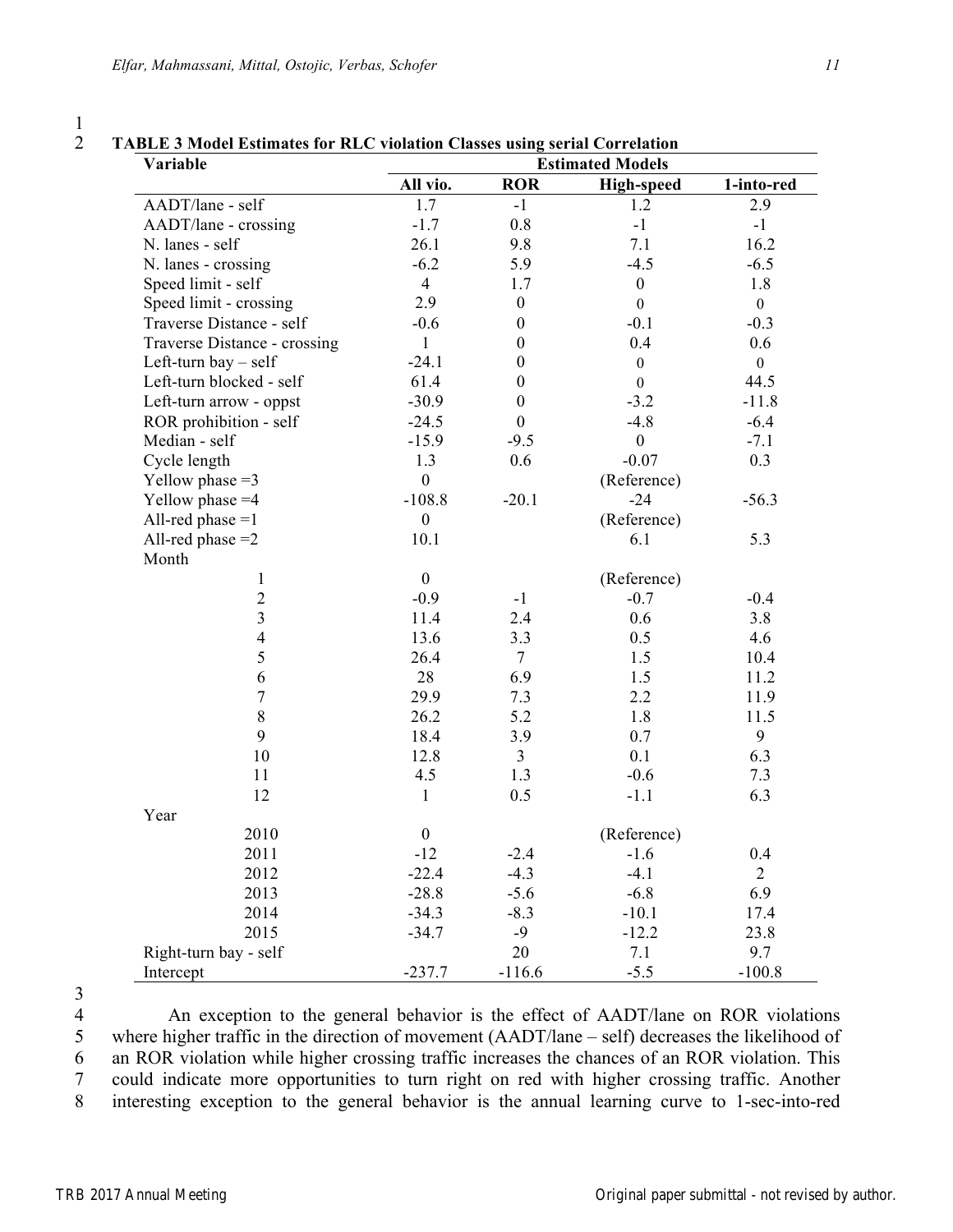violations. The model shows that 1-sec-into-red violations are increasing over the years despite the general trend an annual decrease in all violations.





# $rac{4}{5}$

# **Linear Regression with Spatial Correlation**

- Maximum likelihood estimation (ML) was used to estimate violation regression model assuming
- a spatially autoregressive error term, as discussed in the methodology section. The estimator tool
- was developed by Giovanni Millo as a package for the statistical computing system R. Details on
- the likelihood functions and using the tool can be found in Millo paper (*21*).

## *Testing for spatial correlation*

- As a first step, spatial autocorrelation was tested for the assumed spatial weight structure. To that
- end, we applied the conditional Lagrange Multiplier (LM) test developed by Beltagi et al. (*23*)
- and built in Millo's R package (*21*). The conditional LM tests the null hypothesis that the spatial
- autocorrelation coefficient is zero assuming the random effects may or may not be present. The
- 16 alternative hypothesis is that the spatial autocorrelation coefficient does not equal zero. The  $LM<sub>\lambda</sub>$
- statistic value was 91.978 with p-value equal 0.00, in which case the spatial autocorrelation is
- significantly different from zero.
- *Model Estimate*
- The ML estimate model spatially correlated panels (ML-SP) is shown in TABLE 4, along with the GLS estimate for serially correlated panels and an Ordinary Least Squares (OLS) estimate assuming no correlation. To test for the overall ML-SP model significance against the null
- model, the log-likelihood ratio test was used. The LR chi-squared value was 3003.5 with p-value equal 0.00 for 32 degrees of freedom at the 0.05% level, indicating that the model is overall
- significant.

 The ML-SP estimate shows that, while spatial autocorrelation parameter (rho) is significantly different from zero at the 0.05% level (0.08), the effect on the estimated coefficients is negligible compared to OLS (no correlation). On the contrary, the effect of specifying a serially autocorrelated error term is a significant change in coefficient estimates compared to OLS, indicating that serial correlation is much more dominating than spatial correlation in the data set. It is worth noting that different spatial weight structures were tested, some of which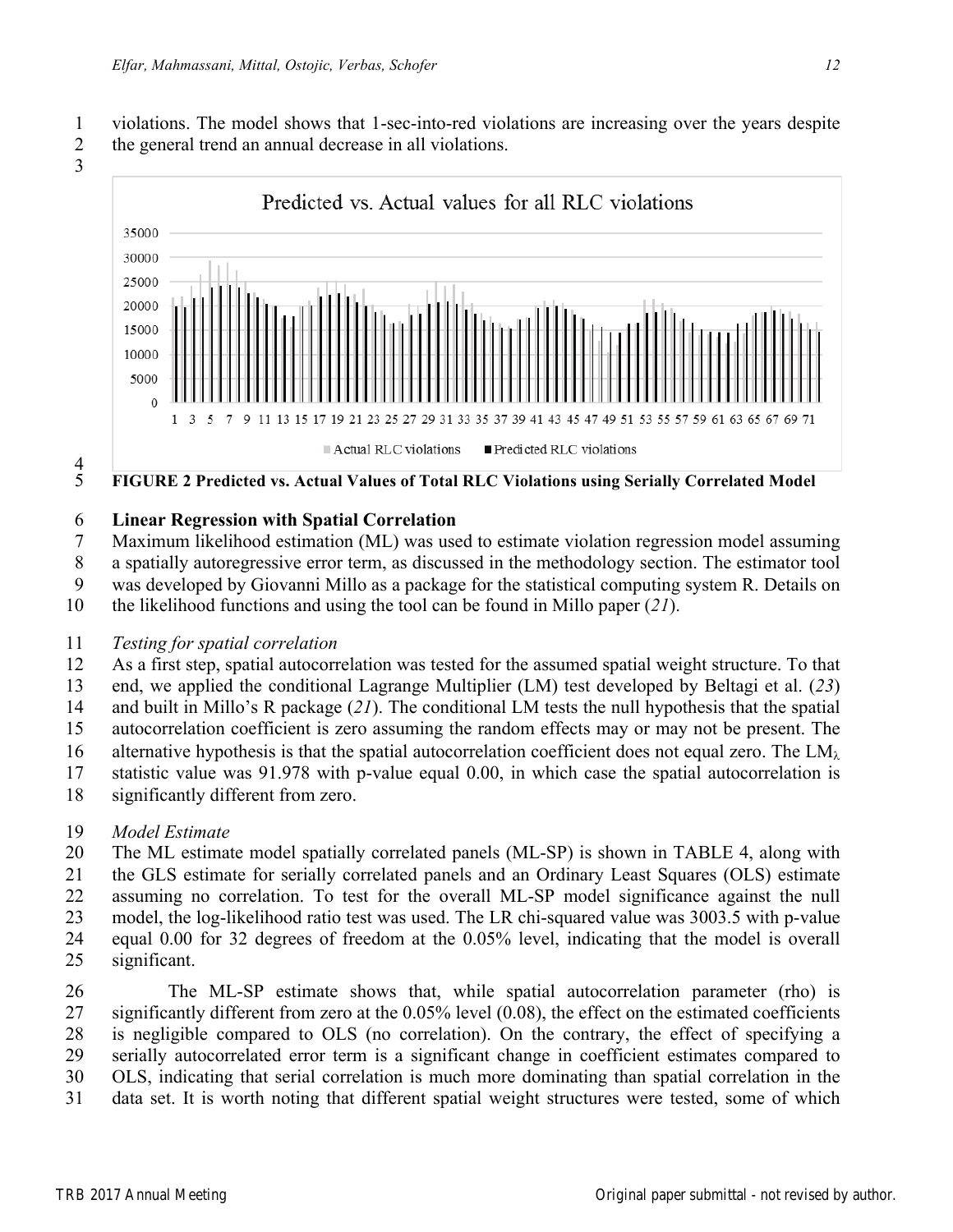was also negligible.

3

| Variable                     | ML-SP     | <b>GLS-SR</b> | <b>OLS</b>  |
|------------------------------|-----------|---------------|-------------|
| Rho                          | 0.08      | 0.83          | Ξ.          |
| AADT/lane - self             | 4.00      | 1.72          | 3.96        |
| AADT/lane - crossing         | $-4.20$   | $-1.71$       | $-4.19$     |
| N. lanes - self              | 26.66     | 26.13         | 26.53       |
| N. lanes - crossing          | $-8.43$   | $-6.25$       | $-8.43$     |
| Speed limit - self           | 4.98      | 4.04          | 4.94        |
| Speed limit - crossing       | 2.39      | 2.85          | 2.43        |
| Traverse Distance - self     | $-0.57$   | $-0.63$       | $-0.57$     |
| Traverse Distance - crossing | 1.35      | 0.95          | 1.35        |
| Left-turn bay - self         | $-19.61$  | $-24.06$      | $-19.53$    |
| Left-turn blocked - self     | 37.78     | 61.37         | 37.19       |
| Left-turn $arrow -$ oppst.   | $-31.08$  | $-30.94$      | $-31.68$    |
| ROR prohibition - self       | $-16.49$  | $-24.51$      | $-16.30$    |
| Median - self                | $-27.83$  | $-15.91$      | $-28.24$    |
| Cycle length                 | 1.57      | 1.26          | 1.59        |
| Yellow phase $=4$            | 0.00      |               | (Reference) |
| Yellow phase $=4$            | $-120.22$ | $-108.8$      | $-119.34$   |
| All-red phase $=1$           | 0.00      | (Reference)   |             |
| All-red phase $=2$           | 4.74      | 10.11         | 4.76        |
| Month                        |           |               |             |
| $\mathbf{1}$                 | 0.00      | (Reference)   |             |
| $\frac{2}{3}$                | $-2.08$   | $-0.91$       | $-2.07$     |
|                              | 15.29     | 11.44         | 15.30       |
| $\overline{4}$               | 21.54     | 13.61         | 21.56       |
| 5                            | 43.40     | 26.42         | 43.41       |
| 6                            | 47.91     | 27.98         | 47.93       |
| $\overline{7}$               | 48.02     | 29.93         | 48.03       |
| $8\,$                        | 43.48     | 26.2          | 43.48       |
| 9                            | 32.02     | 18.41         | 32.04       |
| 10                           | 23.59     | 12.79         | 23.64       |
| 11                           | 10.44     | 4.51          | 10.51       |
| 12                           | 4.70      | 1.03          | 4.75        |
| Year                         |           |               |             |
| 2010                         | 0.00      | (Reference)   |             |
| 2011                         | $-21.62$  | $-11.96$      | $-21.60$    |
| 2012                         | $-25.96$  | $-22.42$      | $-25.86$    |
| 2013                         | $-45.50$  | $-28.8$       | $-45.36$    |
| 2014                         | $-54.71$  | $-34.25$      | $-54.55$    |
| 2015                         | $-53.34$  | $-34.66$      | $-53.13$    |
| Intercept                    | $-313.78$ | $-237.71$     | $-312.47$   |

5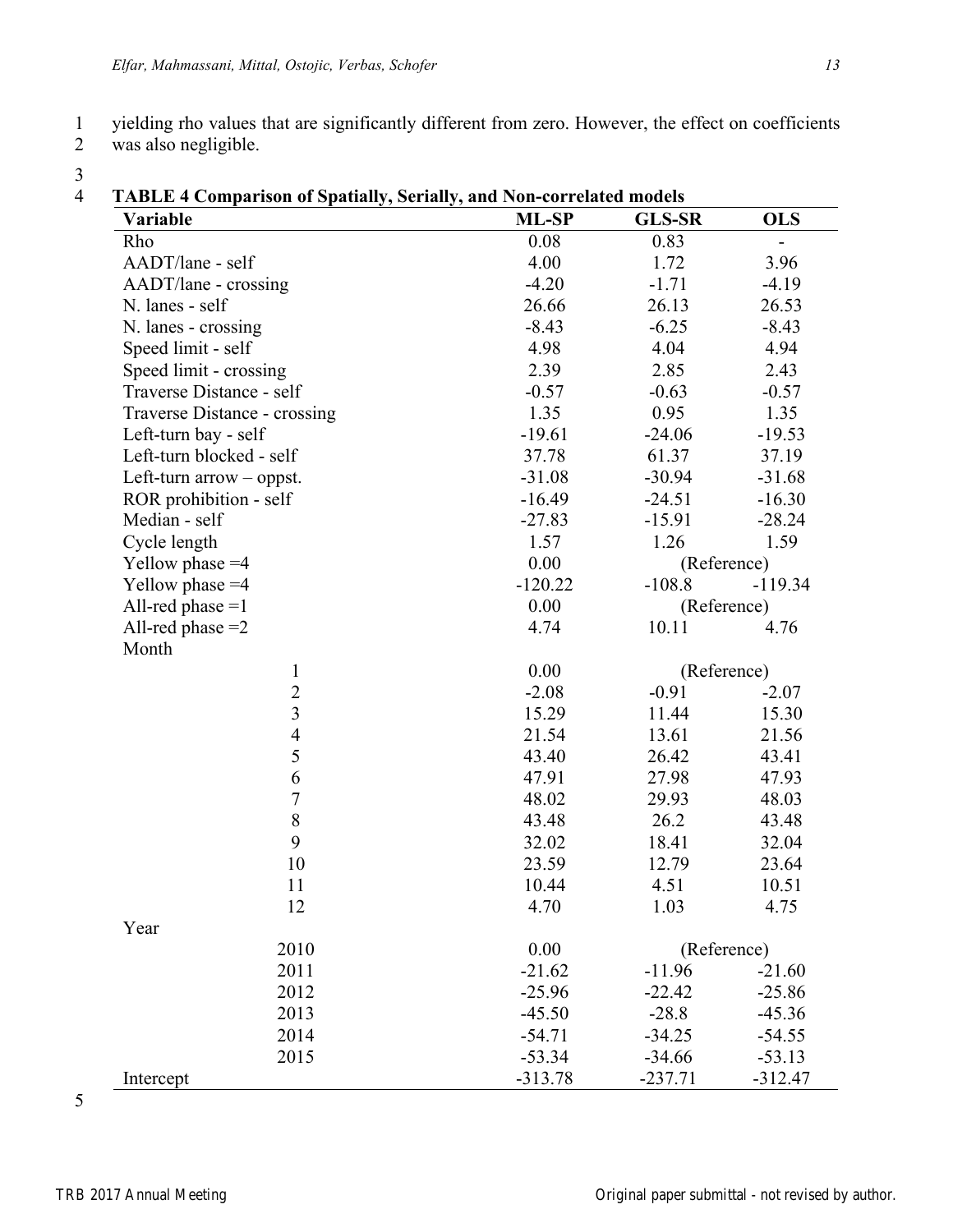## **CONCLUSION**

 While understanding the safety implications of RLC enforcement is essential, as reflected by the existing literature, another important (and overlooked) subject is understanding how different elements affect violation behavior in the presence of RLCs and how that behavior changes over time. This paper aims at answering those questions by using regression models for panel data to infer the effect of traffic features, intersection factors, and signal configuration on the frequency of Red-light Camera (RLC) violations and the change of frequency over time.

 To that end, the study analyzed RLC violations at 152 cameras at 85 intersections in the city of Chicago, IL over 72-month period (2010 – 2015). Two types of regression models for panel data were introduced: serially correlated panels (time-dependent) which was estimated by the Generalized Least Squares (GLS) method, and spatially correlated panels estimated by the Maximum Likelihood Estimation (MLE) method. However, only serial correlation showed significant effect on coefficient estimates.

 Results showed that variables which have a positive effect (increase) on the frequency of RLC violations are AADT/lane - self, N. lanes - self, Speed limit, Traverse distance - crossing, blocked left turn, cycle length, and all-red phase of 2 sec compared to 1 sec. On the other hand, variables which have a negative effect (decrease) on the frequency of RLC violations include AADT/lane - crossing, N. lanes - crossing, Traverse distance – self, Left-turn bay, Left-turn arrow – oppst, ROR-prohibition, median, and a yellow phase of 4 seconds compared to 3. Results also show a monthly trend in the frequency of violations, and an annual learning curve where violations decrease continuously from 2010 to 2015.

 Furthermore, accounting for annual and monthly effects, models showed that RLC violations were continuously decreasing over the studied years, thus indicating a positive change in violation behavior. Additionally, monthly effects were significant, indicating other unobserved variables in the data, like weather, could affect number of RLC violations per month.

 The findings of this paper help policy makers and researchers understand the interactions of different elements with RLC violation behavior. While the introduced models try to explain violation behavior in the city of Chicago, the methodology can be used to build models to explain RLC violation behavior in other areas. However, the general direction of effects (positive/negative) of the considered factors confirms results found in literature for other cities. For future work, a survey can be done to collect drivers' insights on how the significant factors found in this study affect their driving behavior at RLCs. Drivers' insights would improve the interpretation of results discussed in the study. In addition, models in this study could be extended using virtual reality tools, like driving simulators, to test for effect of unobserved elements in this study.

## **ACKNOWLEDGEMENT**

 This paper is based on research funded by the Chicago Department of Transportation (CDOT) as part of a project titled "Red Light Camera Enforcement: Best Practices and Program Road Map" conducted by the Northwestern University Transportation Center (NUTC). The authors are grateful to the cooperation of Abraham Emmanuel, Lawrence McPhillips, Yadollah Montazery, and Kevin O'Malley at the CDOT. The authors also acknowledge the contributions of Mr. Breton Johnson at the NUTC. The work has benefited from discussion with Drs. Larry Head (University of Arizona), Fred Mannering (University of South Florida), and Troy Walden (Texas Transportation Institute), who served as advisors to the NUTC researchers. The authors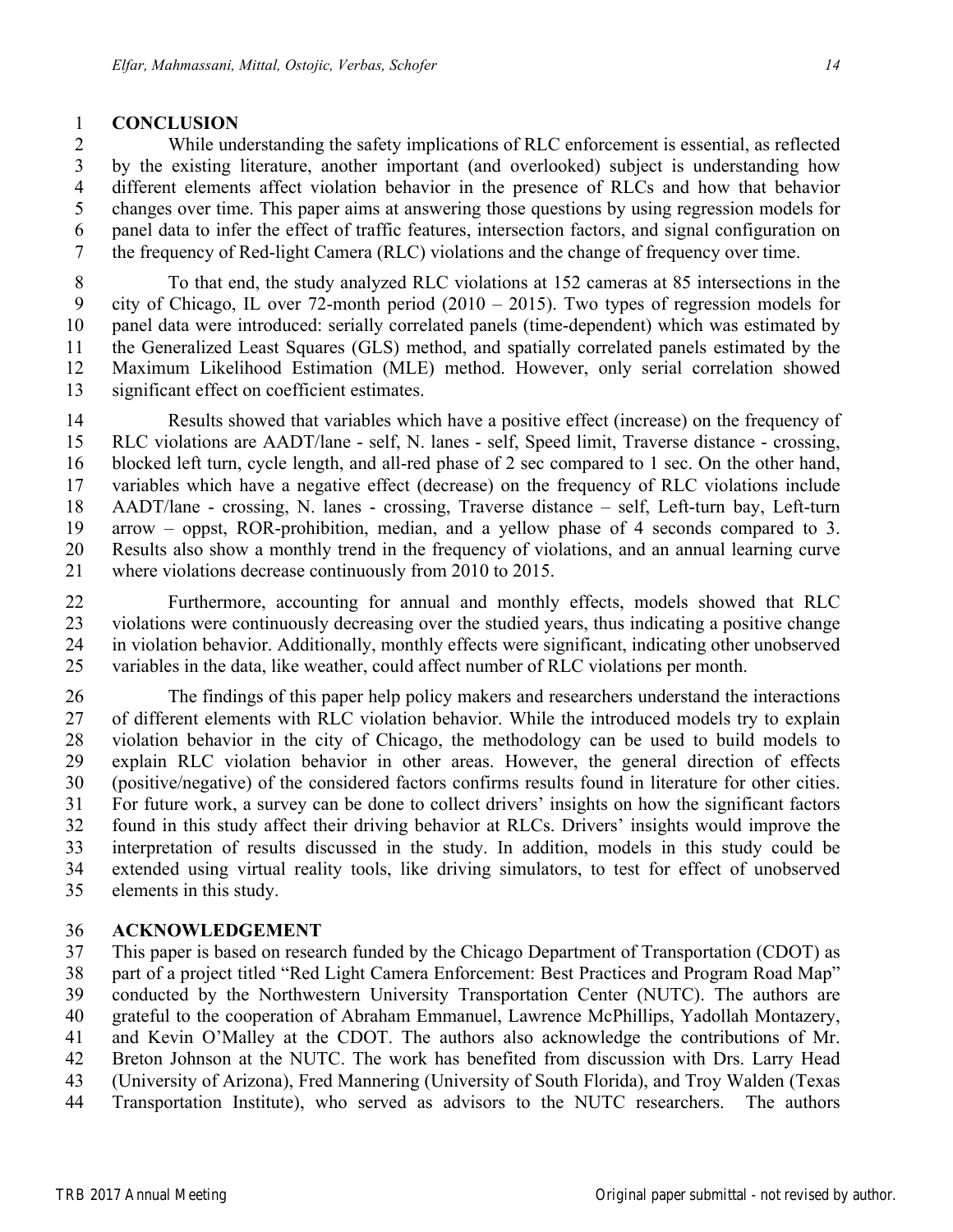- naturally remain solely responsible for the content of this paper; any views and opinions are
- those of the authors and do not necessarily reflect those of CDOT.

## **REFERENCES**

- [1] McFadden, J., and H. W. McGee. Synthesis and evaluation of red light running automated enforcement programs in the United States.In, 1999.
- [2] Lord, D. Safety Effects of the Red-Light Camera Enforcement Program in Chicago, Illinois. 2014.
- [3] Walden, T. Effectiveness of Red Light Cameras-Texas Statewide Evaluation. *Institute of Transportation Engineers. ITE Journal,* Vol. 81, No. 12, 2011, p. 30.
- [4] Washington, S., and K. Shin. *The impact of red light cameras (automated enforcement) on*
- *safety in Arizona*. Arizona Department of Transportation, 2005.
- [5] Retting, R. A., and S. Y. Kyrychenko. Reductions in injury crashes associated with red light
- camera enforcement in Oxnard, California. *American journal of public health,* Vol. 92, No. 11, 2002, pp. 1822-1825.
- [6] Hu, W., A. T. McCartt, and E. R. Teoh. Effects of red light camera enforcement on fatal crashes in large US cities. *Journal of safety research,* Vol. 42, No. 4, 2011, pp. 277-282.
- 
- [7] Research, I. f. S. City of Albuquerque Yellow Light Timing Change and All-Red Clearance
- Interval Timing Change Effectiveness Study Final Report. *The City of Albuquerque*
- *Department of Municipal Development and the Office of the Mayor*, 2012.
- [8] Retting, R. A., S. A. Ferguson, and C. M. Farmer. Reducing red light running through longer
- yellow signal timing and red light camera enforcement: results of a field investigation. *Accident Analysis & Prevention,* Vol. 40, No. 1, 2008, pp. 327-333.
- [9] Retting, R., and M. Greene. Influence of traffic signal timing on red-light running and
- potential vehicle conflicts at urban intersections. *Transportation Research Record: Journal of the*
- *Transportation Research Board*, No. 1595, 1997, pp. 1-7.
- [10] Bonneson, J., and K. Zimmerman. Effect of yellow-interval timing on the frequency of red-
- light violations at urban intersections. *Transportation Research Record: Journal of the Transportation Research Board*, No. 1865, 2004, pp. 20-27.
- [11] Bonneson, J. A., K. Zimmerman, and M. A. Brewer. Engineering countermeasures to reduce
- red-light-running.In, Texas Transportation Institute, Texas A & M University System, 2002.
- [12] Hill, S. E., and J. K. Lindly. Red light running prediction and analysis.In, the Center, 2003.
- [13] Lum, K., and Y. Wong. Impacts of red light camera on violation characteristics. *Journal of*
- *transportation engineering,* Vol. 129, No. 6, 2003, pp. 648-656.
- [14] Bonneson, J. A., and K. Zimmerman. Development of guidelines for identifying and
- treating locations with a red-light-running problem.In, Texas Transportation Institute, Texas A &
- M University System, 2004.
- [15] Yang, C., and W. G. Najm. Analysis of red light violation data collected from intersections
- equipped with red light photo enforcement cameras.In, 2006.
- [16] Jahangiri, A., H. Rakha, and T. A. Dingus. Red-light running violation prediction using observational and simulator data. *Accident Analysis & Prevention*, 2016.
- [17] Honaker, J., G. King, and M. Blackwell. Amelia II: A program for missing data. *Journal of*
- *Statistical Software,* Vol. 45, No. 7, 2011, pp. 1-47.
- [18] Young, R., and D. R. Johnson. 'Imputing the Missing Y's: Implications for Survey
- Producers and Survey Users.In *Proceedings of the AAPOR Conference Abstracts*, 2010. pp.
- 6242-6248.